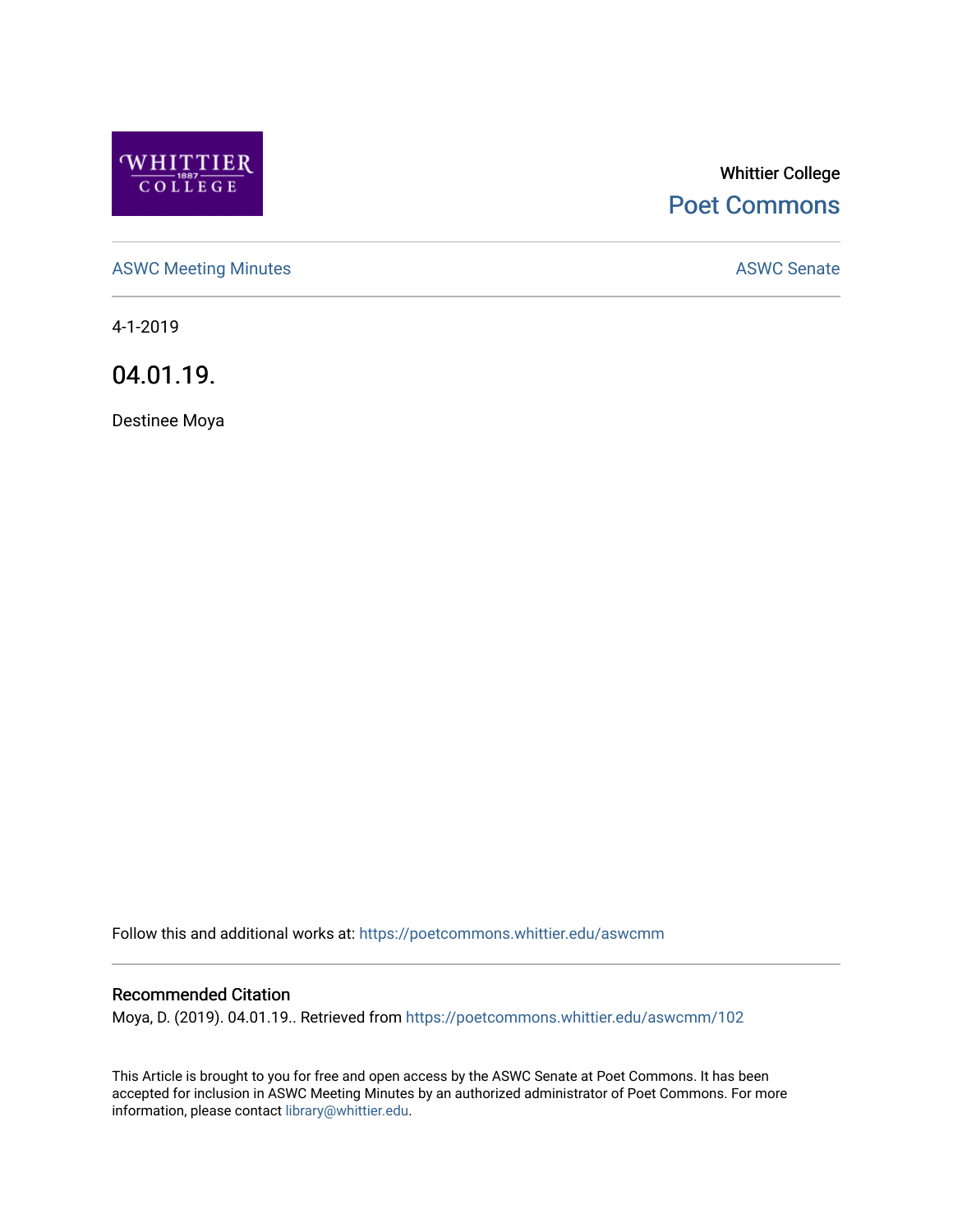

### **Meeting Minutes for Monday, April 1st, 2019**

#### **I. Meeting is called to order at 7:06 PM**

#### **II. Moment of Silence/Inspirational quote**

**A.** INSPIRATIONAL QUOTE:

"You miss 100% of the shots you don't take – Wayne Gretzky" – Detrick Manning

#### **Read by: Sen. Thomas**

#### **III. Mission Statement**

**A.** The ASWC Senate, as the governing body of the Associated Students of Whittier College, is dedicated to the betterment of the college as an institution and as a member of the broader community. The Senate shall assist on-campus clubs and organizations in creating, promoting and implementing dynamic programs and events that involve students and add value to their educational experience. This body will act as an open forum for students to voice their opinions and desires, always keeping the best interests of the ASWC in mind. In all its actions, the Senate will serve the students first with integrity, dedication, responsibility and humility.

**Ready by: Sen. Segura**

- **IV. Roll Call Secretary Moya**
	- **A. Present: Rep. Gelinas, Sen. Hellen, Sen. Tejada, Sen. Hagan-Martin, Sen. Correia , Sen. Joachim, Sen. Tam, Sen. Lindiwe, Sen Thomas, Dir. Hernandez, Treasurer Delgado, VP Monreal, Pres. Manning, Dir. Reeder, Sec. Moya, Sen. Brost, Sen. Garcia, Sen. Segura, Sen. Yatroussis, Sen. Eccles, Sen. O'Grady, Sen. Vieteri, Sen. Sherman, Sen. Correia**
	- **B. Absent excused: Sen. Gelinas, Sen. Joachim, Sen. O'Grady**
	- **C. Unexcused:**
- **V. Minutes Amendment/Approval**
	- **A. Approved by: Sen. Lindiwe**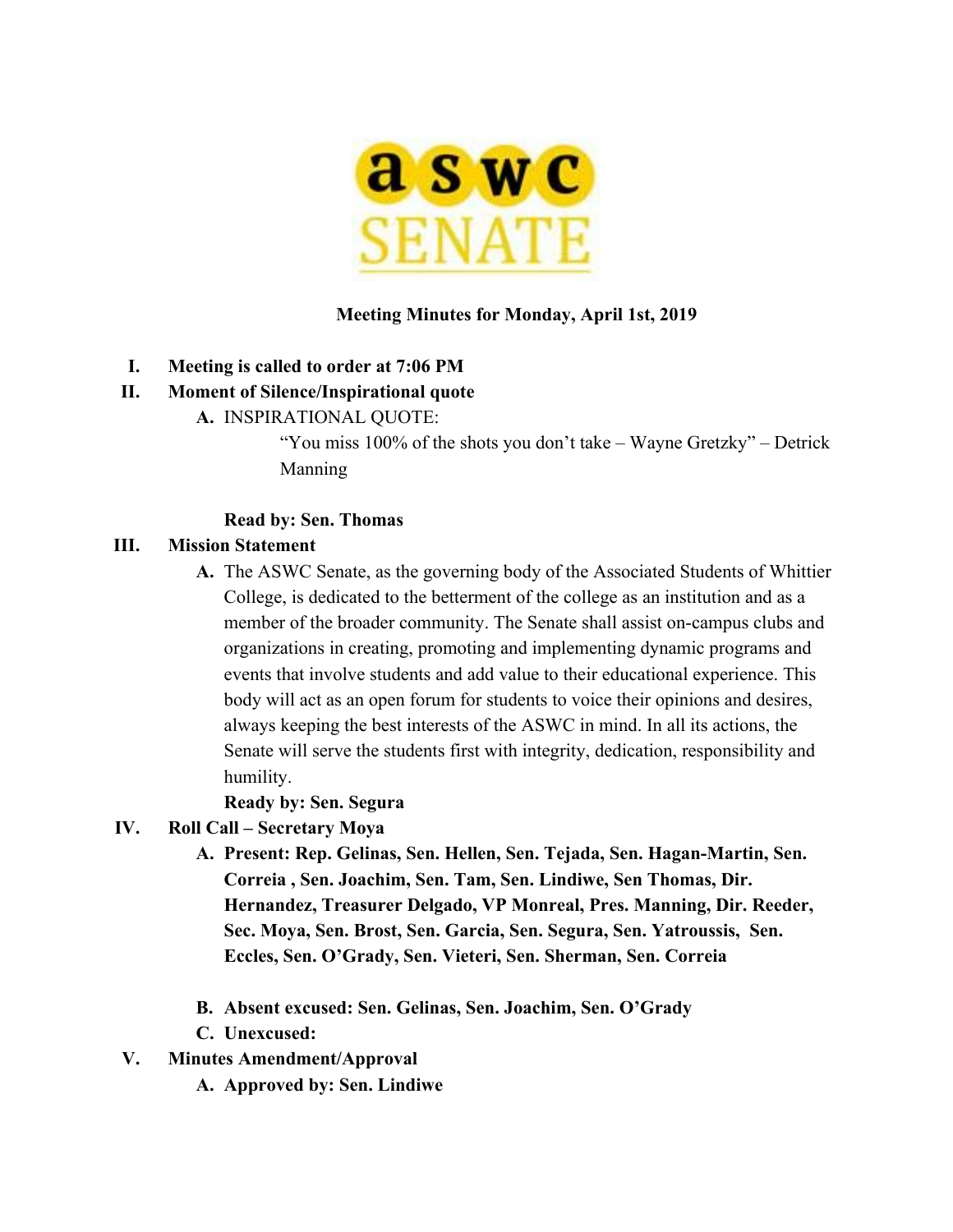### **B. Seconded by: Sen. Vieteri**

## **VI. Public Voice**

## **A. Representative from NY Times:**

**NY Times Rep:** Tyler, I have been in contact with Jesus Delgado for 4+ months to launch the program. All students at WC you have free access. Go to NYTimesaccess.com and search Whittier College and you will then have the ability to enter Student credentials to claim access. Access also includes weekend magazines and have your own personal accounts where you can subscribe to newsletters (20-35 newsletters). 3 i would like to highlight are Morning briefing, the Edit, California Today. The last thing I would like to point out is we have a platform for faculty that is run by faculty and allows for the development of lesson plans. As far as marketing, it is important so students are aware of this resource.

Sec. Moya: Do students have access to archives? Tyler: Yes, they have access to articles all the way back to 1810. For articles up until 1980, students have a limit of 100 articles every 4 weeks. Dir. Hernandez:

**B. CAAS Rep:** We have career con taking place this week.

THIS WEEK (OF MARCH 25TH)

Need help with Handshake? Check us out near the CI, we will be helping folks understand this thing.

## **Tuesday, March 26th from 11:00am – 2:00pm**

## **Wednesday, March 27th from 11:00am – 2:00pm**

NEXT WEEK (OF APRIL 1ST

In conjunction with KPOEK we will be hosting "Here's the Scoop." Visit us near the CI to get free ice-cream for learning about our events.

### **Tuesday, April 2nd from 11:30am – 1:30pm**

Need more help with Handshake? Attend our Handshake workshop in the Career Center! Pizza served!

## **Thursday, April 4th from 12:30pm – 1:30pm**

Listen to students talk about how they build themselves in a panel event: "Students and Careers: Their Stuggles, Growth, and Tips." Pizza served!

## **Thursday, April 4th from 5:00pm – 6:00pm**

WEEK OF APRIL 8TH

### **CAREERCON**

Over 4 days, specially invited employers will deliver their expert knowledge in 7 professional development events. ALL Poets are invited, from first-years to alumni.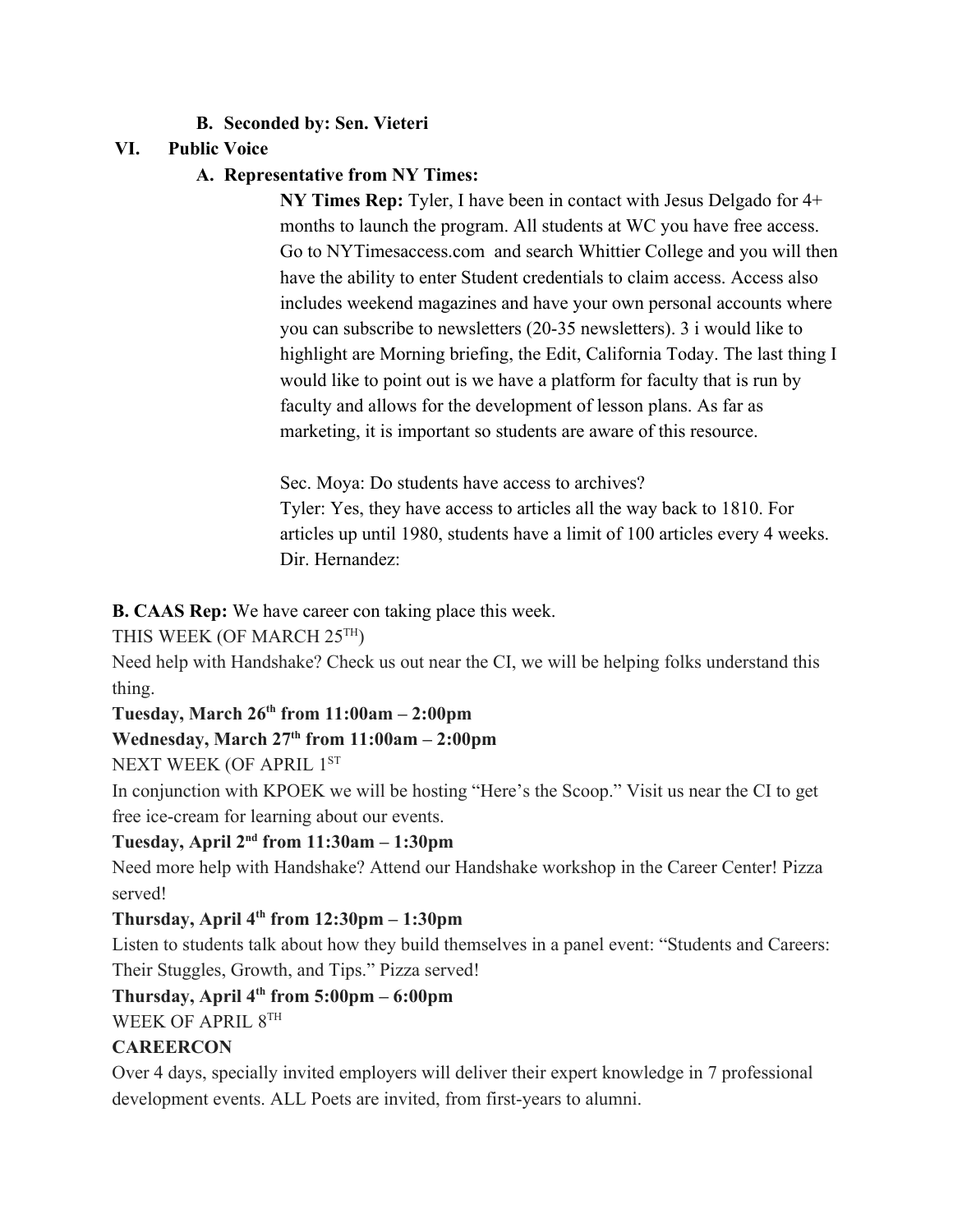Click [here](https://whittier.joinhandshake.com/events/search?page=1&per_page=25&sort_direction=asc&sort_column=default&query=careercon) to view all the events on Handshake.

#### **C. Whittier College Veteran Organization Rep: Josh.**

We have a new Veteran student coming to WC in the fall. This friday is our Mess Hall Night. For SJC week, we are having a screening of "The Second Chance" to help provide a new perspective. It will be in 6 PM in Hoover. Today, the veterans got side barred today. The veterans are very frustrated with the administration. We initially had things planned out and today those plans were altered. We were supposed to serve ceremonial wine but were told not to. I let them know that other organizations and events serve alcohol all the time. We want to emphasize that the wine is not a core part of the event, it is for ceremonial purposes only. I am coming to senate to see how we can appeal this, or ensure we are able to do this. Dir. Hernandez: I don't understand why they are not letting you all, as prior events have been held and is available to students of age. Was the win through bon appetit or being purchased separately.

Rep: Yes it is through bon appetit. We are just so frustrated as to why this is being thrown at us 4 days before our event. I have email chains going way back where we discussed this. To be honest, the veterans do not trust administration. There a few select individuals we do trust, but for the most part we do not. Do we necessarily need an organization to represent a populist? VP Monreal: Can you repeat your question? What organization are your referring to?

Rep: Does an individual need to be represented by an organization?

Pres. Manning: I am not sure if we are understanding your question.

Rep: Does an individual need to be represented by an organization to put on an event? VP monreal: To EMS to put on an event you do need a club. Individuals cannot do so. Rep: Okay, well i am not sure if there will be a veterans organization next year. This is the first time I am saying this, but I am not going to be President, and quite frankly none of out other members intend in doing so. I went to a conference and what was discussed was why do veterans not like being here? We do not feel supported. At this point we are not focused on expansion but rather damage control. By 2020, 5 members will be graduated, leaving 2 veterans left. We are struggling with our numbers, and at that point I do not know if voices will be heard.

VP Monreal: Thank you for coming in and bringing this concerns. We do not want the Veteran Org. to feel undervalued and not supported. We want to help in any way we can.

Reeder: I am not sure if this is possible or makes sense. Would having a representative on Senate to advocated for Veterans concerns be an interest? That way there is clear and direct

representation and communication between veterans, the student body, and administration. It is ridiculous that you have to fight with admin to get your voices heard.

Rep: There are people that care and we do have resources, but there are few and it doesn't always feel enough

Reeder: as far as the alcohol, what is the issue? Does there need to be liquor license. Rep: There will be alcohol only for those of age and there will be wristbands. The clause that prevents us from having alcohol is that alcohol cannot be the focus of the event. But we have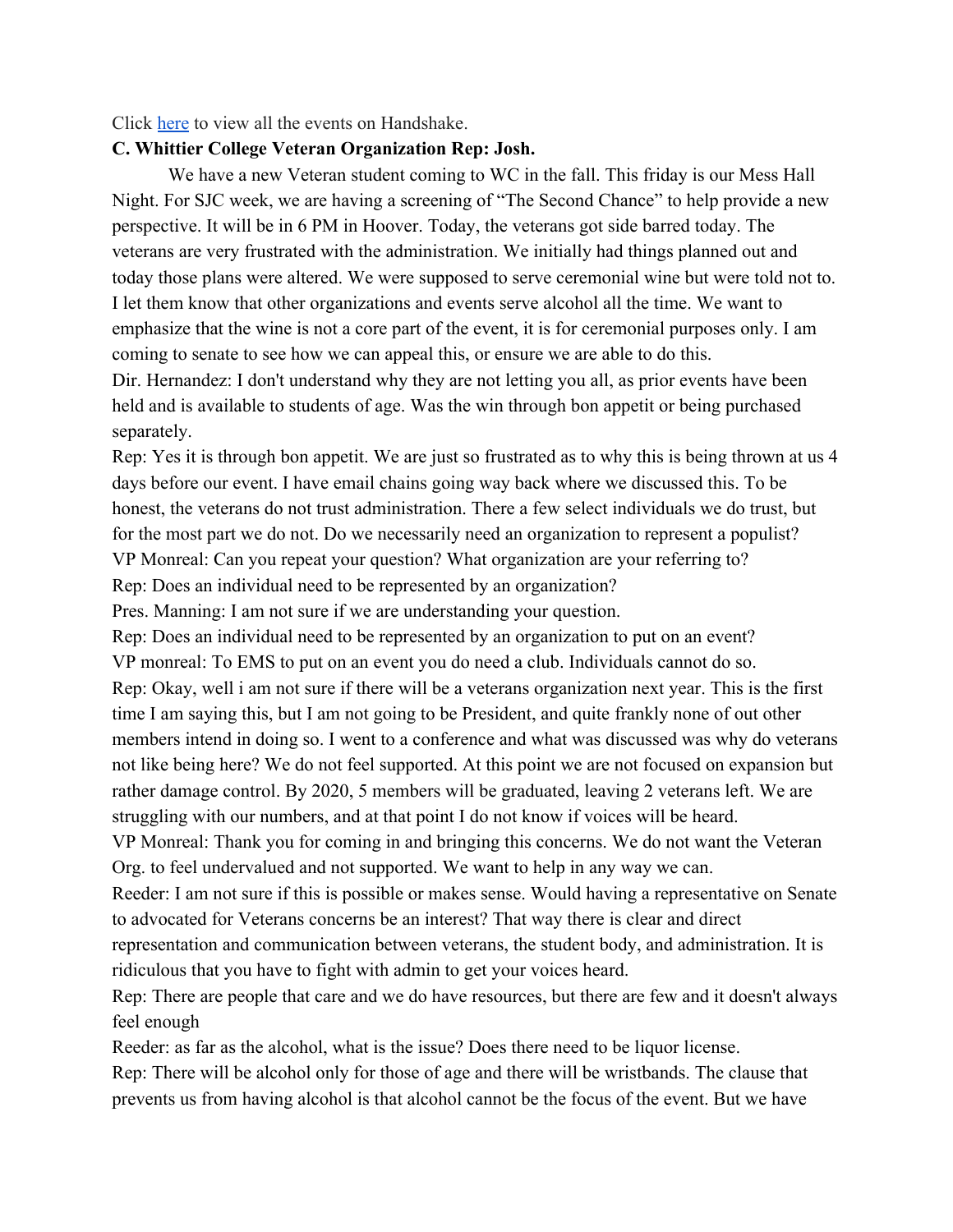stressed heavily that it is not the center. The toast to remember those present and lost. I have email communication, and I asked why this wasn't addressed earlier and who said no. and I am still waiting for an answer

Reeder: I think you should emphasize that the event is meant to honor veterans, and Prof. Berguson will be honored. He was highly respected on campus and I think that may allow admin to have a helping hear.

VP Monral: Administrative committee has discussed having a non-traditional student on the table whether a veteran or transfer student.

Dir. Hernandez: There is a liquor license fee of around \$40 Reach out to Deanna or Siobhan to discuss the severity of the issue, as they should be able to help.

Pre. Manning: I believe the campus failed you, and that is sad to see. You said the Ahmanson fund is funding the wine?

Rep: Yes. We were discussing whether the scholarship could fund the wine, and that discourse went from discussing whether or not it can be funded, and then it just went to not having any alcohol.

Pres. Manning: I recommend going to Budget Committee and ASWC Senate, we may be able to fund it.

ReP: Paolo and Jenny Guerra.

Manning: Who controls funding?

Rep: We have a fund, however once the last Veterans Affairs pro-staff had records of it all, but after he left, we lost all records. They are nowhere to be found. We do not how much money we have.

Pres. Manning: I personally promise to speak to these individuals. I don't see it being an issue to fund the wine. And definitely look to speak these individuals.

Rep: Deanna has experience with veterans, as she oversaw group at CSUF. She has seen where our program is lacking and has helped us a lot.

Prof. McBride: I recommend speaking to the admissions office to see what they are doing to recruit veterans. At one point the jewish student union had all its members except one graduate and that one became president. Do not fear the organization dying.

Rep: The underlying issue is the lack of support. We do not want the organization to die, we want the organization to continue. If it does not, the veterans presence will diminish.

Sen. Yatroussis: The student Jewish union serves wine at an event.

Sen. Garcia: that is allowed as it is religious event.

Sen. Yatroussis: But broadly speaking it is a cultural event as is this event. I apologize and am not surprised that this has happened. You are not failing, but doing well in the face of adversity and I applaud you for that. I cannot speak for diversity council for conversations over rituals and traditions. But this is ridiculous, but they have torpedoed our efforts to have an LGBTQ task force. There is a problem with the way this campus handles advocacy. This is frustrating, and have found myself in your position when fighting for gender neutral housing, bathrooms, and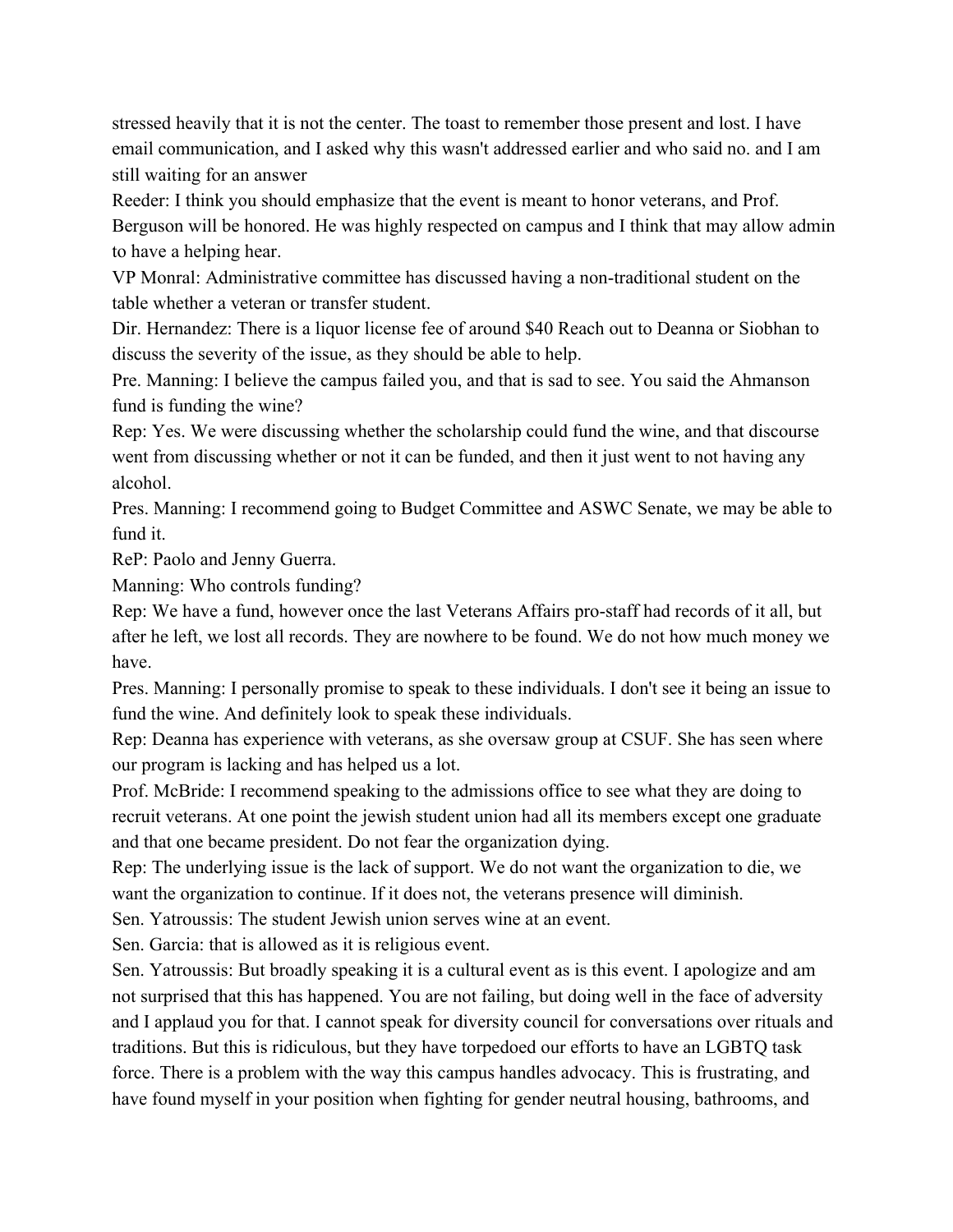resources. Clearly if this problem has been consistent amongst many different areas, that is a problem with the office and not any individual.

Rep: This is typical behavior for the OEI?

Sen. Yatroussis: not from what I have heard

Rep: I have told administration that this is why we do not buy this "diversity" value that is promoted. I have reiterated that Veterans encompasses all identities the institution seeks to support and represent.

Sen. Yatroussis: I would like to reiterate our appreciation for your bravery and cander and coming to senate to speak of these issues. And I would like to help where I can.

Sen. Segura: Thank you for coming, it takes a lot of bravery. You all have coming to SJC for some time now, and I can honestly say many of us really support you and take you all very seriously. Prior to your attendance, some of us had negative perceptions of veterans, but you all changed that. I do not think you have failed your organization.

Rep: When looking at our predecessors, it is frustrating that we are seeing the same issues and obstacles. As a marine, I will always keep fighting until I cannot anymore. But I am hitting a wall. I am about to get personal, but I have not slept in 3 days. I have been prioritizing this organization over my own health and homework. I feel that it is my duty to advocate for these individuals. But we are fighting from the corner. I just cannot continue this fight, because lord knows I am hitting that wall.

Sen. Eccles: You put it best when you said you will not stop fighting for them. In that you are not failing. I think you should

Rep. in 2017, the Veteran Organization had a space in the library but were kicked out. The reason why, was because it was a threat to have trained killers in the building. Fernando for lack of better words, was fired. He had a poster with all the veterans in uniform that said that freedom of speech was for all but not us. Those are the two things. I am sorry for taking so much time, but this needs to be said. We get confused with politics. We are believed to be trump supporters, to be killers. But those things do not matter. We have had veterans be punished in classrooms. We have students asking us how many people we have killed. How it feels to be crusaders. Sen. Eccles: We have our advocacy meetings on wednesday at 5:30 in the senate office. Do you have anyone that can come to one of these meetings?

Rep: It would most likely be me, we are short handed. I will try to be there. This week and month is going to be hell on all of us.

Sen. Garcia: So first of all, i want to mirror what everyone is saying. I am sorry you have to be dealing with this. As far as having a spot on the table, I believe the diversity council has a spot available to you. If we can provide you with the opportunity to serve on the council and represent your culture, we would love to have you.

Rep: As senate, what do you all expect from your veterans.

Dir. Reeder: I am not sure how many students know of the organization or even know that there are veterans on campus. There are no different expectations than of any other students.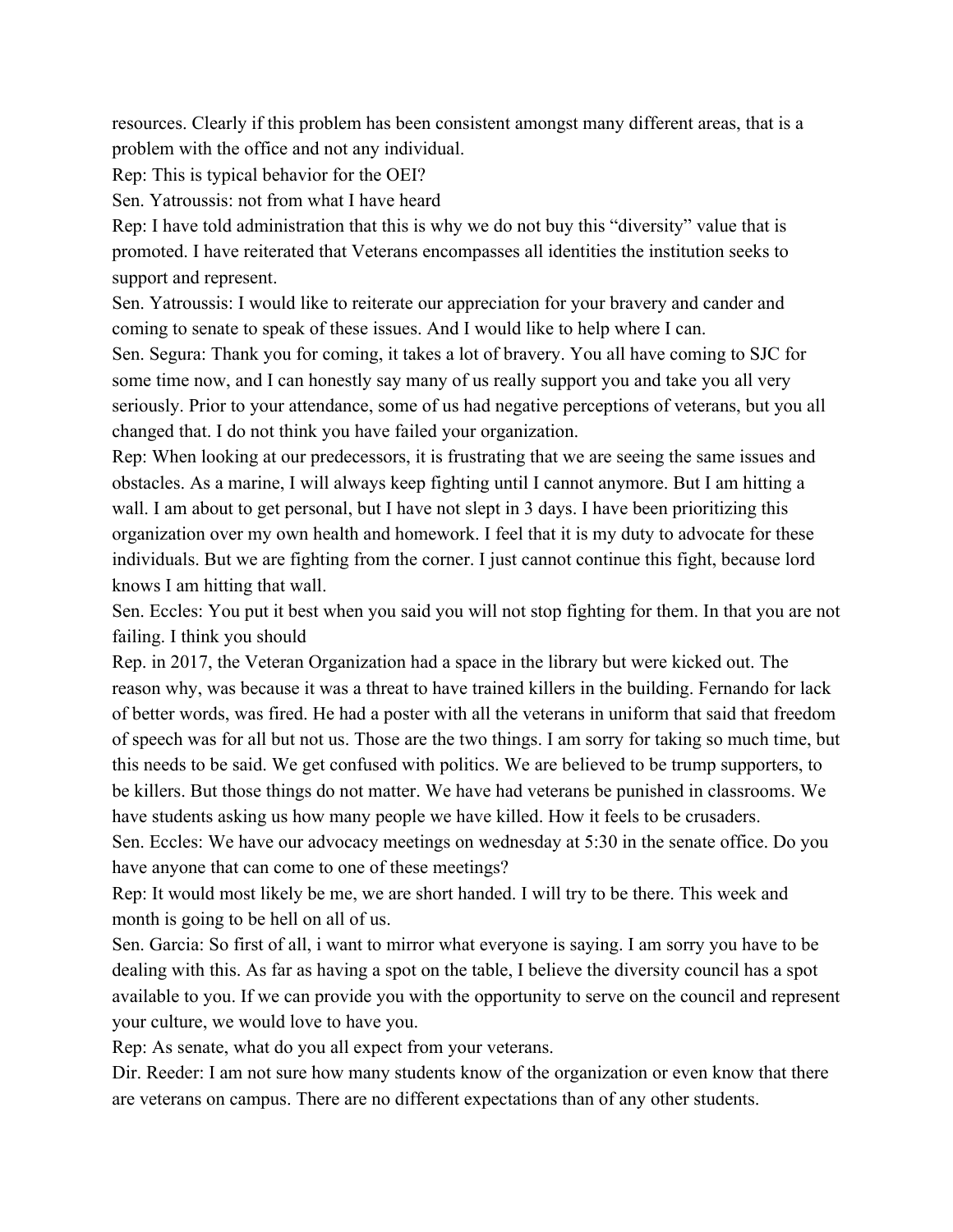VP Monreal: You all have done phenomenal this year. You are at our meetings, you have taken proper avenues to request funding. You are cooperative, you are above expectations. Sen Garcia: What scholarship are you using to get alcohol to get paid for? Rep: Ahmanson fund. There is the fellowship fund and scholarship fund. Ahmanson Fellowship fund is for veterans seeking to pursue veteran awareness. The scholarship is for events and other endeavors, such as the Mess hall night. The yellow ribbon program is designed for veterans attending a private institution. The GI bill takes the price of the largest price of instate tuition and that is the cap. The Yellow Ribbon program through the institution matches this. Sec. Moya: I want to thank you for coming to us with this issue. This issue goes beyond the funding for the wine, but sheds light on the deeper issue. For years now, you all have been under supported and underrepresented and I personally promise to work with advocacy committee to make sure we find a solution. It seems that those are supposed to be advocating for you are not, and those that are supposed to be on your team are not, and I apologize for that. This all does not sit well with me, and I will help find a sustainable solution. As this does not just pertain to the current veterans, but veterans for the future. What do things look like for the Veterans of this school in the future? We need something sustainable put in place to ensure this does not happen to your organization again.

Josh: Thank you. We feel that we are not going anywhere. I came to senate to get some kind of answer. Like the secretary said, the wine is a small issue but is indicative of the greater issue. If we cannot handle the small things, how can we handle the larger things.

Campus Safety Officer Reggie Allen: I came to address the severe speeding taking place on Earlham. It is getting out of hand. I just came from dealing with an issue that could have gone far left. It is important to understand that that area is a residential area. Children live in that area, families live in that area, and you all live in that area. It is important that everyone is safe and aware of this issue. I have spoken to many different administrators about placing two speed bumps on Earlham and a mirror on the wanberg exit. I believe that this will tremendously help the issue. I am coming to you all, the student senate, because I am tired of going to our former VP and Dean of students, and my boss and campus safety. Nothing is being done, and something needs to be done. We need to address this issue. We can all snap our fingers as much as we want but something needs to be done.

#### Rallen@whittier.edu

*Five Minute Recess: 8:05 PM Reconvened at 8:10 PM*

#### **VII. President's Message - President Manning**

A. I met with President Oubre and discussed some of the concerns in regard to the tuition raise as well as the parking issues on campus. She has been very receptive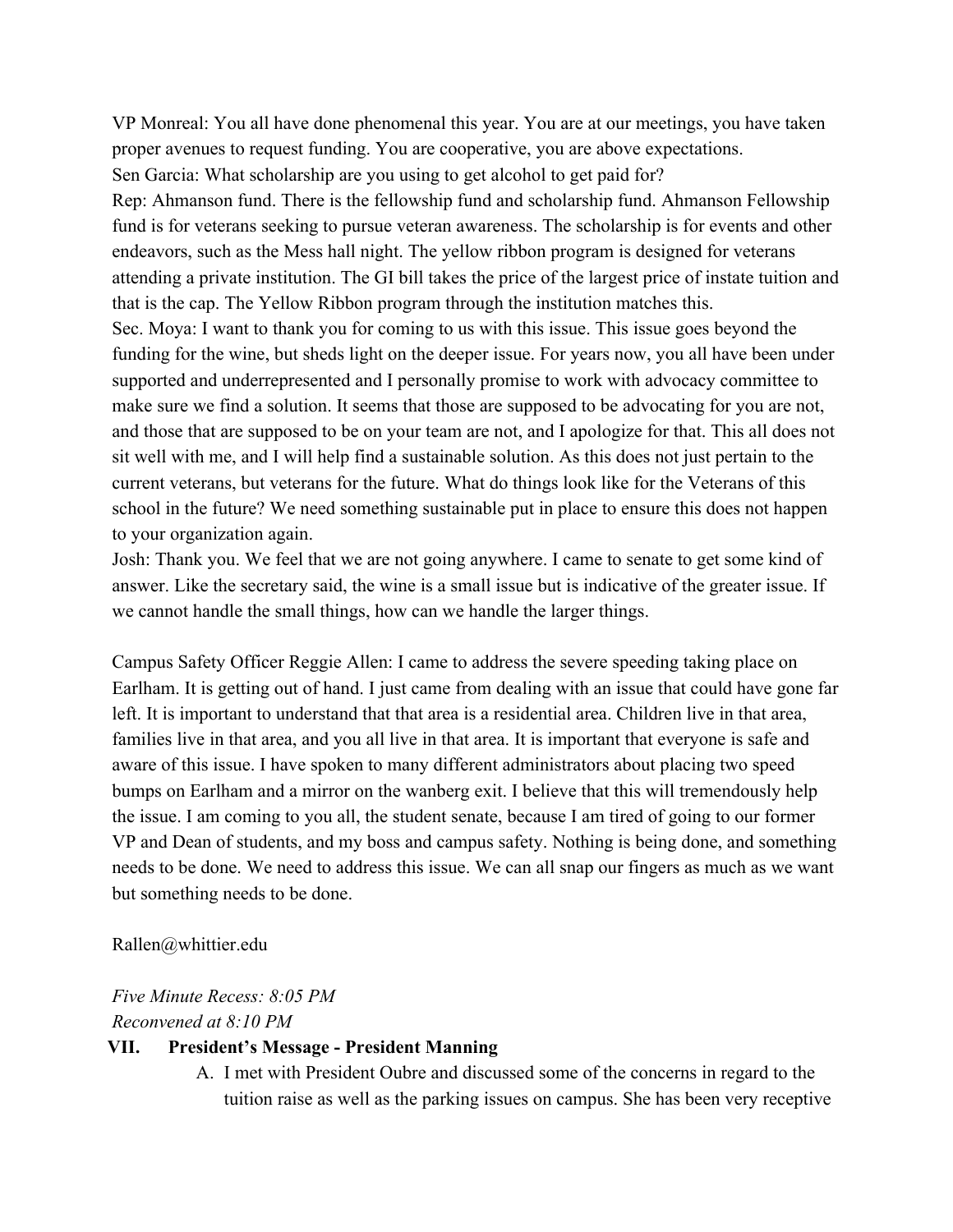to students' concerns and was more than willing to have James Dunkelman or another administrator come in and explain where the tuition is going and how it is being allocated. I would also like to congratulate senator of the month, you have done amazing as commuter rep. Senator Hagan Martin.

### **VIII. Treasurer's Report - Treasurer Delgado**

- **A. General Fund Balance: \$13,110.30**
- **B. Operational Account Balance: \$55,816.79**
- **C. Reserve Account Balance: \$3,705.32**
- **D. Allocated Thus Far: \$53,947.81**
- **E. First Readings: \$0**
- **F. Daily Calendar Considerations: \$6,191.76**

#### **IX. Constituent Reports**

### **A. Academic Affairs Chair: Sen. Hellen**

1. Nothing to report. But I am currently drafting email to Tyler Horkin to build bridge with faculty and the website.

### **B. First-Year Class Council: Sen. Tejada**

- 1. I met with my Vice President and we have finalized dates for events for the rest of the semester. These events have not been finalized budget wise but to keep you updated.
- 2. They include:
	- a) Donut event: April 15th in Johnson and Stauffer Hall starting at 9. Tie-Dye and Pizza event: 11-1pm on April 27th
	- b) Donation Bins: May 3rd-14th
	- c) Venice on April 27th (??)
	- d) First-Year Class Survey: April 29th-May 3rd, winner announced May 6th
		- (1) 1st place: apple watch
		- (2) 2nd place: AirPods
		- (3) 3rd place: 75 bookstore gift card that rolls over for next year

#### **C. Commuter Representative: Sen. Hagan Martin**

1. I have the information from the Commuter Feedback Survey, and I'm excited to announce that there were 233 responses! I have all the information for the public and Senate table to look at if you want to understand some concerns with commuter students. I hope to use ALL the information on the survey to create and finalized monthly commuter meetups and commuter tailored events. I also hope for the public to understand more commuter related concerns within Whittier College.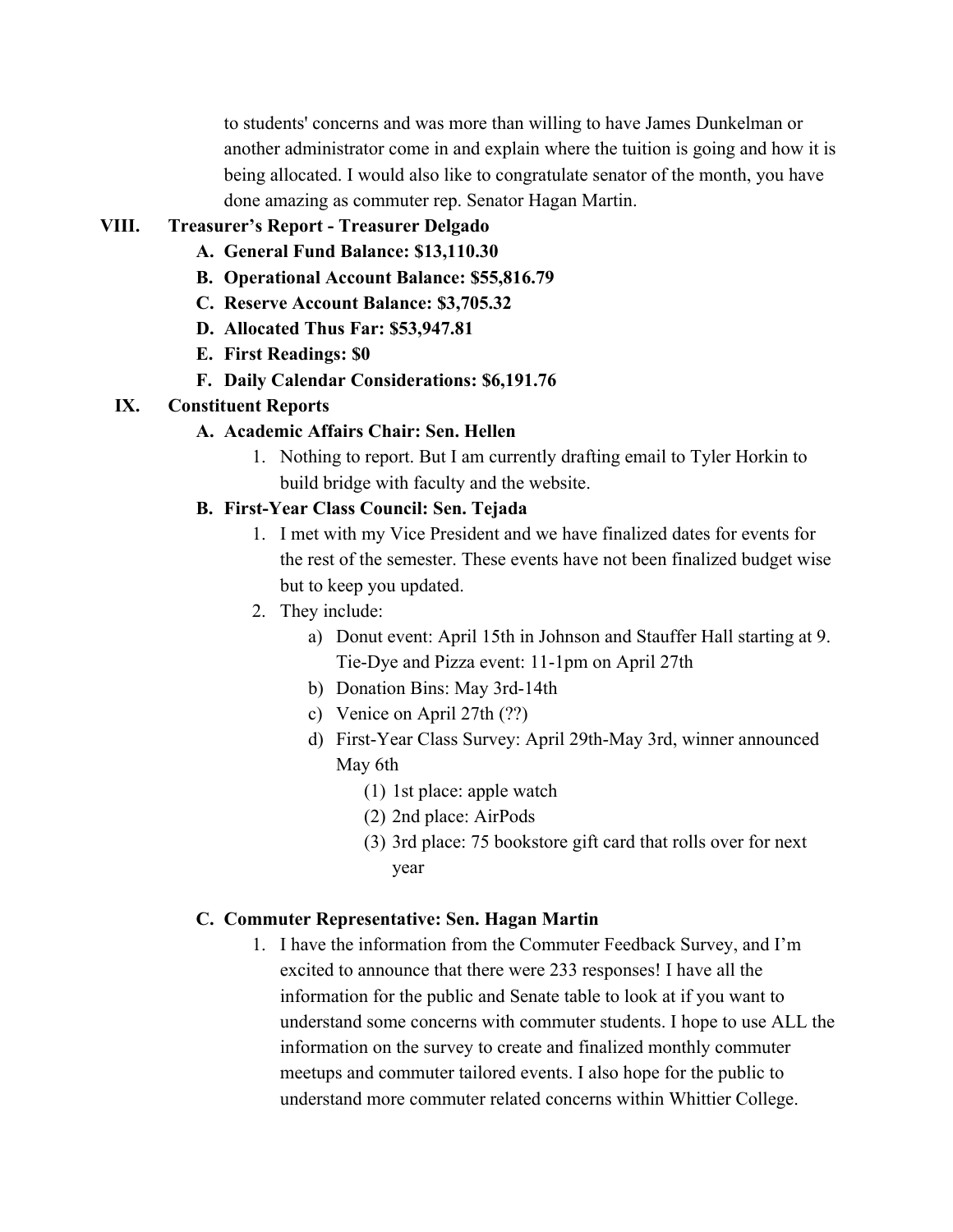Sen. Yatroussis: I just wanted to bring up that we used to have a fall AND spring activities fair so that transfer students were connected. I think this is also something that can help commuter students. I am not sure why this stopped.

Dir. Hernandez: I will bring that up at our OSE staff meeting because I think that would be very beneficial.

### **D. Residential Hall Representative: Sen. Correia**

1. ME and Kole are working t oput together a res. Hall council where an individual that lives in every res. Hall is represented. I am also working on my funding request to get dog baths in harris.

### **E. Student Body Representative: Sen. Joachim**

- 1. I have been working with the Dean of Students Office on finalizing the following: Stauffer Hall Refresh. The college is investing in a Stauffer Hall Refresh as a pilot to see if the new furniture and technology station (computer lab) is something that residents are looking for in a residential life experience. The project included the Office of Admissions, Finance and Operations, Interim Director for Housing and Residential Life, Associate Dean for Student Life, and Community Assistant representative, Analis Hetter (who is currently a CA in Stauffer) and serves as the POET Intern for the Dean of Students office.
- 2. Refresh will include the following and be completed by middle of May:
	- a) Refresh of furniture in the lounge
	- b) Computer and Technology station on first floor of Stauffer
	- c) Active and Passive space refresh (will be conducive to encourage community, group study, and individual study)
	- d) Classroom in Stauffer-new moveable furniture to encourage group study work and presentations.
- 3. Survey for residents
	- a) I am working with Senator Correia on a survey to send to assess the experience of residents in the Residence Halls. We will be working with the Interim Director of Housing and Residential Life and Associate Dean for Student Life to send out.

### **F. Student Body Representative: Sen. Lindiwe**

1. Condoms are out in the bathrooms

Sen. Garcia: If we have funding for condoms, why do we not fund dental dams. They are what Lesbians use to avoid STD transmission when having sex.

Sen. Yatroussis: I think we should also have lubricant packets. Right now, they are only available in the Health center.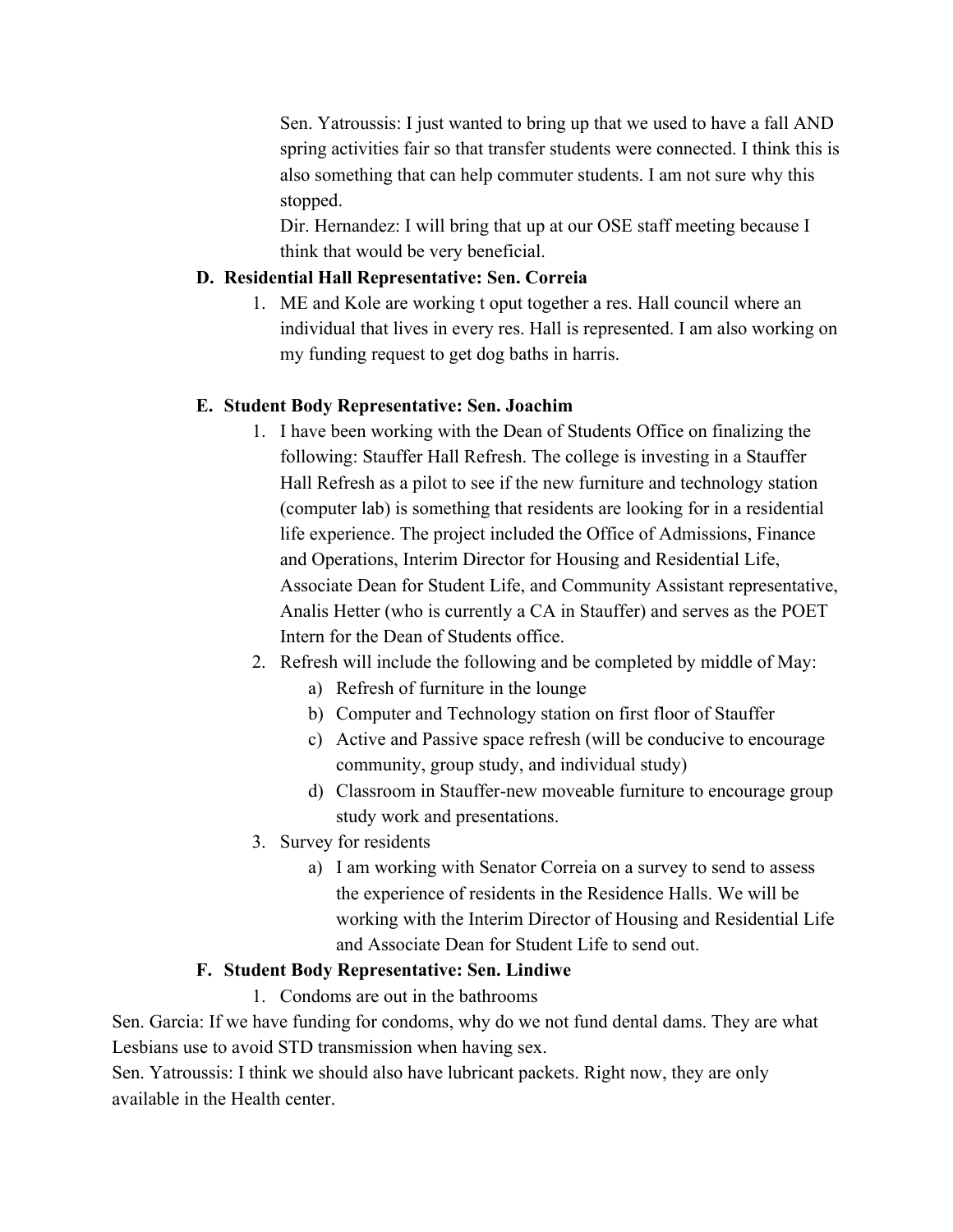### **G. Student Body Representative: Sen. Tam**

1. I'm still waiting on the GAC to get back to me about basketball open gym hours. I also want to see how we can decrease the number of theft in Turner.

Dir. Reeder: Sorry, someone took a couch from the lounge and you told the RA this and it is someone's dorm room currently? And they are aware of it??

Sen. Tam: Yes, I haven't seen the couch. And I have seen more couches disappearing. Sen. Hellen: It is a common occurrence that things go missing from lounges and are not addressed until the end of the year when students are threatened with fines. And this is why it is difficult for residence halls to get improvements.

## **H. Student Body Representative: Sen. Thomas**

1. I have heard concerns about whether or not we will have another free laundry event on campus. Laundry can be quite costly. The app only allows students to load certain amounts.

Sec. Moya: How much can you load on the card? And how much are loads?

Sen. Thomas: you can only load a minimum of \$5 and the washer is around \$1.50 and dryer is around \$1.25.

Sen. Sherman: I believe the app gives you a free load after so many loads I am not sure how many, maybe around 15. And that was a huge reason why res. Life switched to this system because of the rewards. Sen. Thomas, if you would like to address this issue you can reach out to Residential Life.

## **I. Diversity Council Representative: Sen. Garcia**

1. DI week was a success! We ended strong with a wonderful turnout at the Intersectionality Poetry Slam, Asian Night and the Me Too vs. R. Kelly dialogue! I'm currently making a survey to send out to the student body to get some feedback!

### **J. Inter-Club Council Representative: Sen. Brost**

1. The next ICC meeting is on April 17th.

## **K. Social Justice Coalition Representative: Sen. Segura**

- 1. The next social justice coalition meeting will be held on April 11th, from 4:30-5:30PM inside the Dezemeber House. My office hours will be held at the Senate Office Thursdays from 1:30-3:30PM. My constituents and I are excited as we gear up to put on Social Justice Week, which will be taking place from April 15th--April 19th. Our theme this year is "Heal and Resist", and we have nine events currently lined up.
- **L. Media Council Representative: Sen. Yatroussis**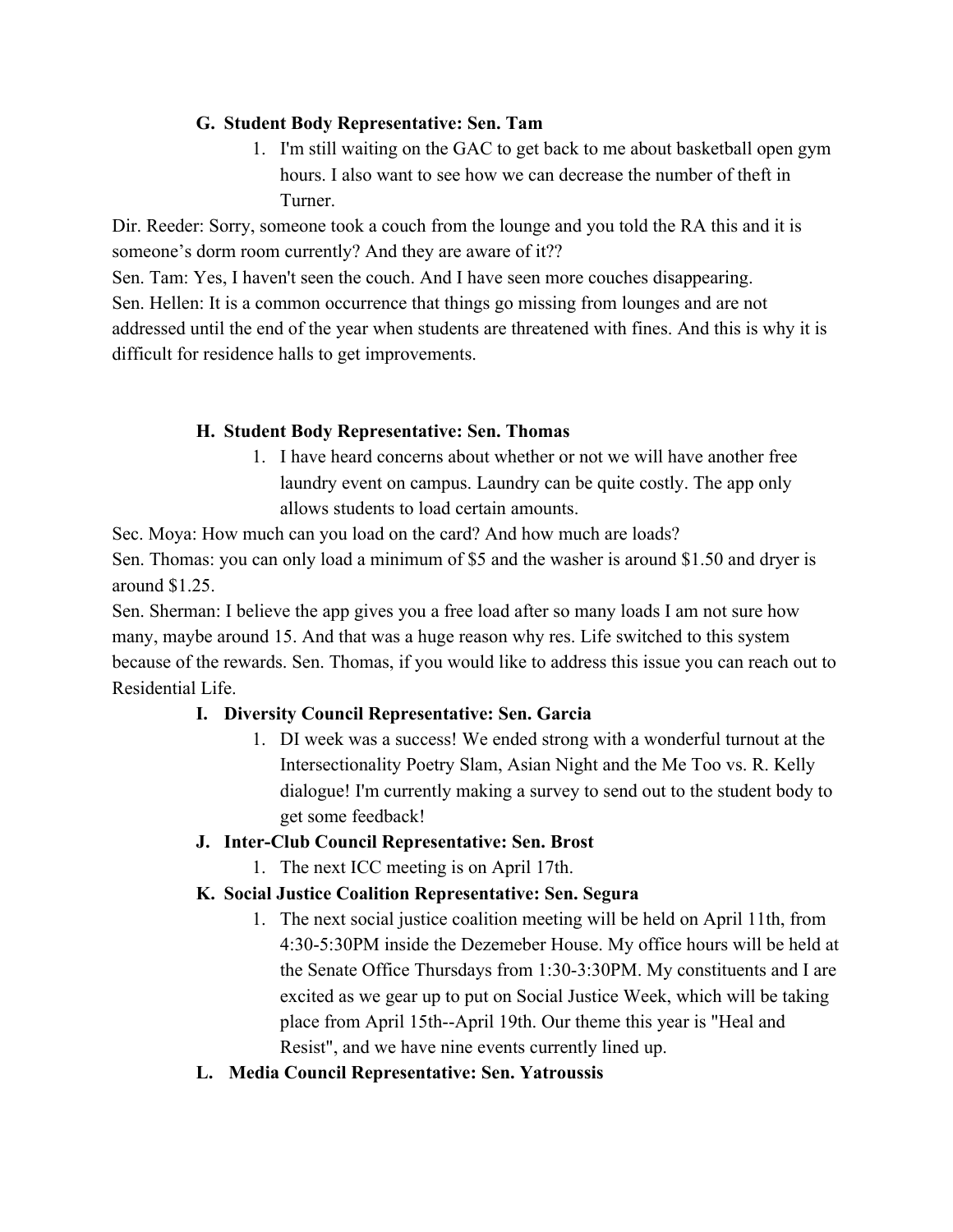- 1. K-CHELLA MUSIC FESTIVAL THIS FRIDAY! The event is free for Whittier students and will run from noon to 6 pm on the Upper Quad. It features a lineup of six bands including headliners Katzù Oso and Tv Girl, as well as activities including body painting, a rock wall, and much more.
- 2. KPOET held a concert last Friday in collaboration with local promotion group Hate Me Ink. There were 50 attendees. KPOET will also be partnering with the Career Center tomorrow (4/2) to promote K-CHELLA Career Con Week. They will be tabling outside the CI from 11:30-1:30 and will be offering free ice cream to those who stop by. WCSN started streaming Baseball over the weekend and will be streaming Softball as renovations to their broadcast booth have been completed. The student-athlete for the new Poet Profile video will be announced in the next few days. VPS is having the fourth screening of their Spanish Language film festival this Wednesday at 6:30 in Wardman Hall. They have a budget request in the amount of \$350 to rent a theater at the Starlight Cinemas for a Whittier student film festival to be planned in conjunction with the film department. WCSN is also requesting \$350 for the same purpose. Both requests were fast-tracked and approved. The QC has begun distribution of their weekly e-newsletter and has finally replaced their printer.

#### **M. Poet Student Athlete Leadership Academy Male Representative: Sen. Eccles**

1. Men's Tennis lost to George Fox 2-7 on Monday 25th, beat Linfield on the 27th 8-1 and beat Chapman on Saturday 30th 7-2. They play again at CMS on Saturday 6th. Men's Baseball lost to CMS on Friday 29th 4-6 and went 1-1 against CMS on Saturday 30th 6-9 and 6-5. They also lost to Lewis and Clark 7-14. They play Chapman 3 times this weekend. Friday 5th at 3:00pm, Saturday 6th at 11:00am and 2:30pm. Mens Lax beat Oberlin 20-15 and play again on Friday 5th at Augustana and on Saturday 6th at Dubuque. Men's Track and Field had a meet on Saturday at Caltech, no result posted. Track and Field have the Whittier Twilight meet here on Friday 5th. Field at 3:30 and track at 4:00.

## **N. Poet Student Athlete Leadership Academy Female Representative: Sen. O'Grady**

1. Women's golf came in seventh at the OGIO classic. They will compete on April 6. Women's lacrosse lost against Chicago, Kalamazoo and Redlands. They will compete on Saturday against CMS. Women's softball won against Occidental and their doubleheader and lost against Pomona Pitzer and their other doubleheader. They will compete in another doubleheader against away at Chapman in Friday. Women's tennis won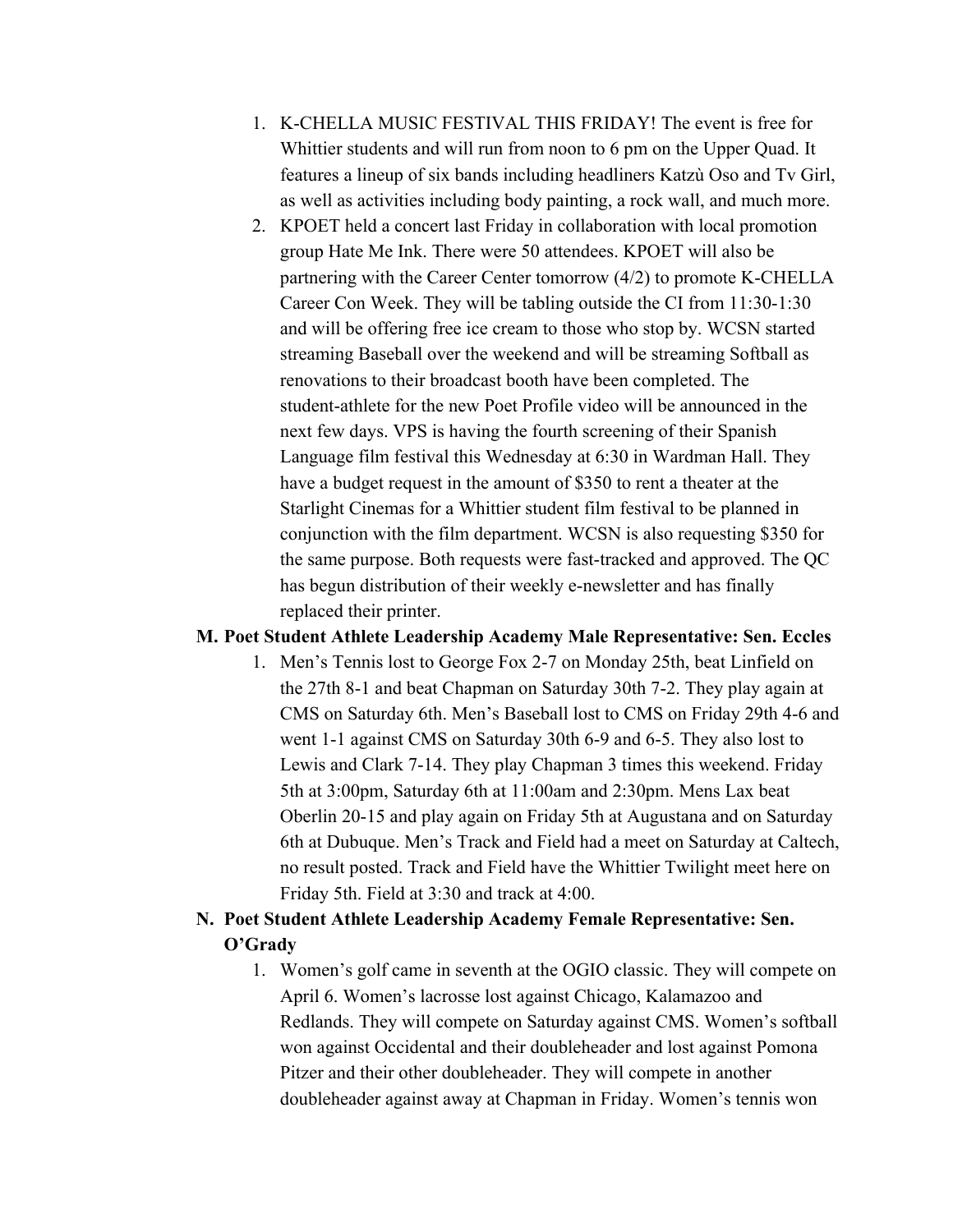against Pacific Lutheran and Occidental and lost against Chapman. They will compete at Pomona Pitzer and CMS on Friday and Saturday. Women's track and field one against Cal Lutheran and lost against CMS in their last meet. They will have a twilight meet at home on Friday. Women's water polo lost against Cal Lutheran. They will compete on Wednesday and Saturday against La Verne and Pomona Pitzer.

### **O. Inter-Society Council Male Representative: Sen. Viteri**

1. Lancers are having a fundraiser at Blaze Pizza this Wednesday 5pm-8pm. Lancers are also having a Birth control educational conference tomorrow 5:30pm-7pm. The lancers are also having a HIV Testing 11am-2pm April 4th at the student health and wellness center. Penns are having a fundraiser at Blaze Pizza this Thursday 5pm-8:30pm. The NME leadership Seminar went well, there was a lot of attendants.

## **P. Inter-Society Council Female Representative: Sen. Sherman**

1. Metaphonians are having a Panda Express Fundraiser on April 10th 12pm-9pm. Athenians have the Meet the Associate Dean For Student Life Talk April 19th 5pm at Stauffer Lounge food provided. Thalians are still having their March madness fundraiser this week. Palmers are having a fundraiser tomorrow at Blaze Pizza 5pm-9pm.

### **X. Committee Reports**

## **A. Administrative –***Vice President Monreal*

- 1. The idea in reference to a **Transfer Student Representative** was well received. The committee addressed the role of the **Environmental Action Advocate** and were in agreement regarding the following:
	- a) Having the Environmental Advocate be a generally elected position, as opposed to an appointed position (open to the entire student body); Changing name to "Environmental Affairs Representative" (and changing all names on the table officially and having everyone be a Representative and all Representatives be Senators); and make these changes so that they are a part of this year's elections.
- 2. We also addressed the **Executive Board Order of Succession,** with the proposed possibility of both President and VP step-down, and the Treasurer serving as President Pro tempore.
- 3. Miscellaneous business in Administrative Committee consisted of Sen Yatroussis' plans to create bills addressing the following:
	- a) She will be drafting bill (or amendments) to add formal language to the bylaws to state that the agenda in image should be posted on the main social media account.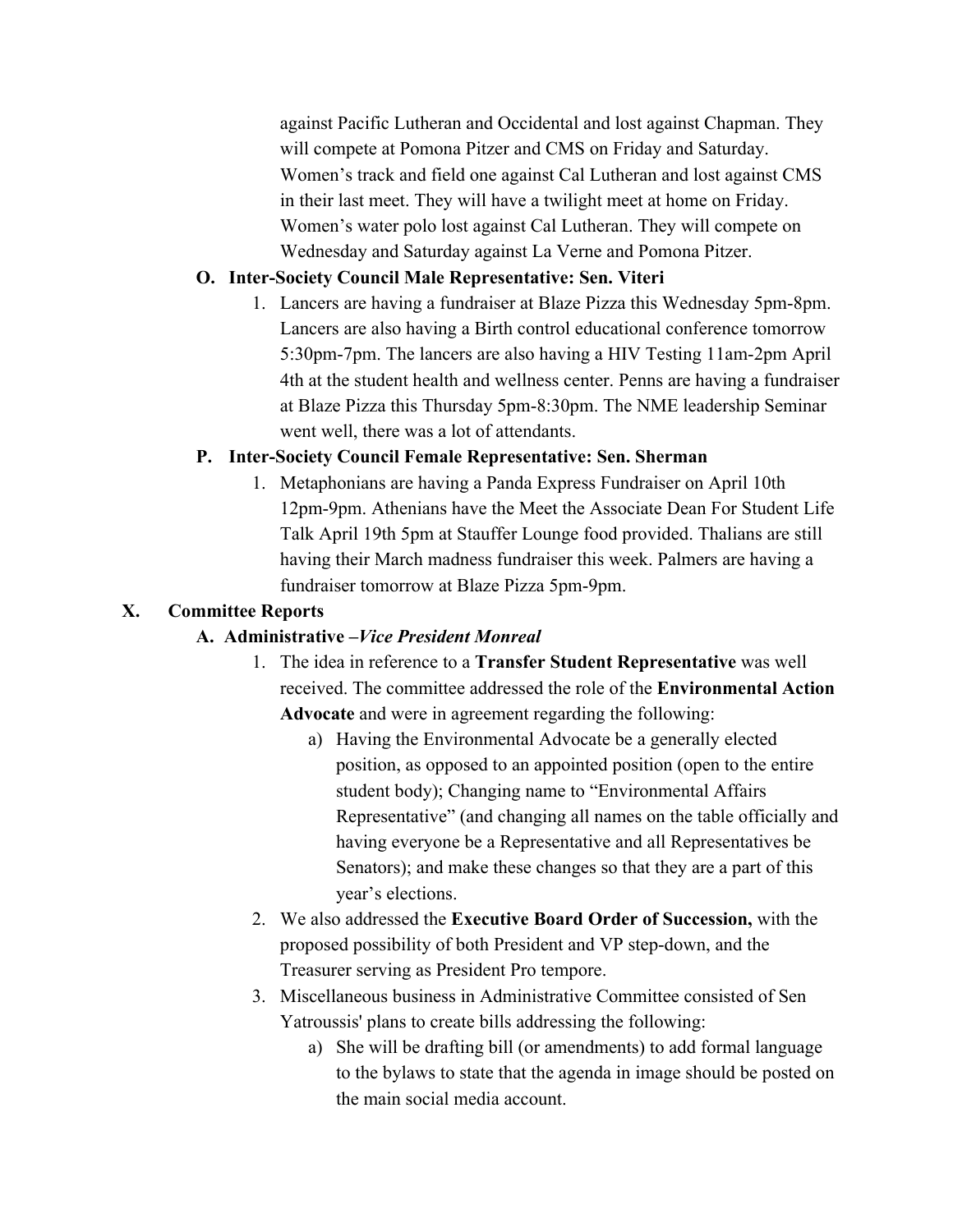- b) Also, another bill stating that the entirety of a bill should be emailed out to the student body immediately after its first reading.
- c) Lastly, she will aim to proposing amendments to make readings of bills a three-week process.

### **B. Budget-** *Treasurer Delgado*

1. Budget committee met last week on March 26th at 12:30pm in the OSE conference room. There were four 1st readings and one daily calendar consideration. The following are the 1st readings presented; Shelter Right Hand 5k Walk: \$353.40, Annual Networking Event: \$531.08, Guest Speaker: Jason Chung: \$317.70, BMWC: T shirts \$961.44. The annual networking event was fast tracked and voted on. As for the daily calendar consideration on the table, the 1st coed volleyball tournament totaling \$556.36, it was voted on and funded. We will be having the second readings of the 5k walk, Guest speaker, and BMWC Shirt request tomorrow at 12:30 in the OSE conference room.

### **C. Campus Relations-** *Director Reeder*

- 1. I'm really excited that our gear came in! You all look so great. We began making plans for the ASWC Senate State of the Union. This event will serve as a end of year update on the progress Senate has made this school year. We will provide more updates as we have more things planned, and I will keep you all updated on this as more information becomes available. I also wanted to let you guys know that I'm going to be working on two projects until the end of the year. The first is I'm making position binders (physical copies) for each position on the senate table. These binders will remain in the senate office, but I hope they will provide a little more guidance and structure to the positions than there has been in the past. I hope this helps future senate tables stay more organized and more aware of the requirements of their positions. It will also be a centralized location for information, but will need to be updated when things change. In addition to this, I'm currently working on drafting a Bill for a Gender Equity Center on campus. I want to secure funding to help get this center started, as I think it is a resource that this campus desperately needs. I will provide more information on this when it becomes available.
- 2. As always, Campus Relations Committee meets on Tuesdays at 5:30 PM in the Senate Office.

#### **D. Elections-** *Secretary Moya*

1. Elections committee was canceled last week but will resume this friday. We have a T-shirt design and will hopefully be ordering these shirts for all senators this week so that you all can promote elections on our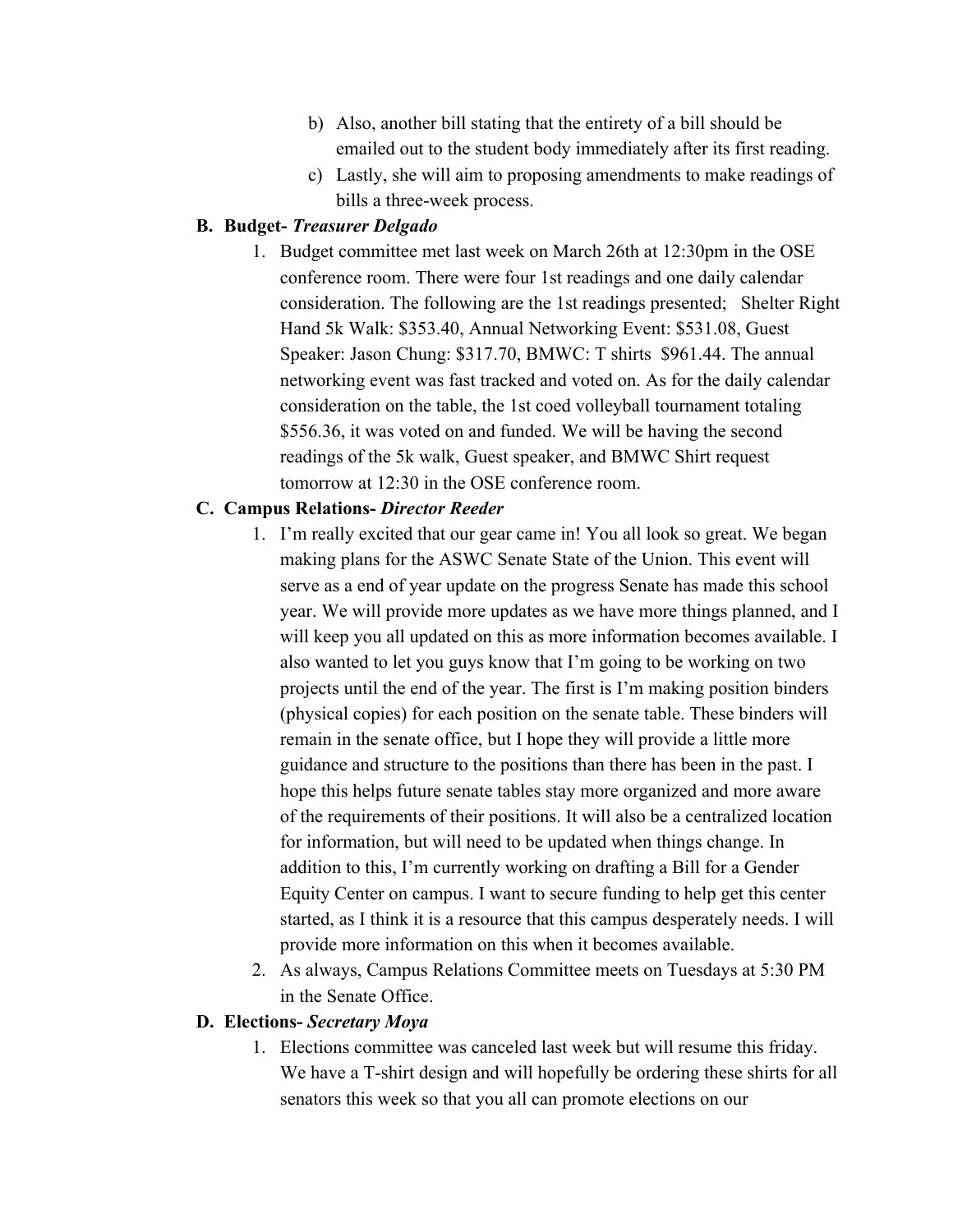promotional and voting date. I also want to inform you all that moving forward President Manning and VP Monreal will be chairing the Elections Committee because I am running for office in this election and do not feel that it is appropriate that I chair the committee. However, I will still serve on the committee as any other senator and will not have any part in the ballot and voting process.

### **E. Program Board –** *Director Hernandez*

- 1. Hi everyone! This week we have a couple of events that we want to make sure are on your radar. On Wednesday we will be hosting a free movie screening of Dumbo at Whittier Village Cinemas at 5pm in collaboration with WCTheRock and First-Year Class Council. Snacks and giveaways will be available. Sign up on OrgSync <https://orgsync.com/84645/forms/358661>
- 2. On Friday April 5th We will be having a bracelet making station at K-Chella from 12-6pm on the Upper Quad. Be sure to come out for this amazing event put on by K-Poet. On Sunday April 7th Program Board is sponsoring a free Ontario Reign Hockey game with transportation provided in support of the Dance team while they perform at the game. The bus will depart at 1:30 pm. Register on OrgSync <https://orgsync.com/84645/forms/345876>
- 3. On Thursday April 11 at 7:30, the Shannon Center will be hosting Vitaly, an art illusionist! Program Board is sponsoring 200 tickets to this event! Our Club & Org Carnival is coming up on Thursday April 25 and are still looking for more groups to join us in this great event to end our programming. Please email aswc\_prog@poets.whittier.edu if your organization is interested or if you have any questions. Program Board meets Tuesdays at 4:30 in the OSE conference room. Applications for Program Board positions open this Friday April 5th! There will be an email going out with more information and links to apply later on this week! Follow us @programboard wc
- 4. We'll be canceling the April 3rd Student Club & Organizational Transition workshops and changing them to April 16th instead. The workshops will now be April 16th and April 24th. It is mandatory that each club and org sends a representative (someone who will be part of the organization next year) to get this important information.

### **F. Advocacy-** *President Manning*

1. Advocacy did not meet formally last week due to lack of attendance and also a lack of an agenda on my part, however, the Emergency Crisis Committee (ECC) will be meeting this week to discuss the finalization of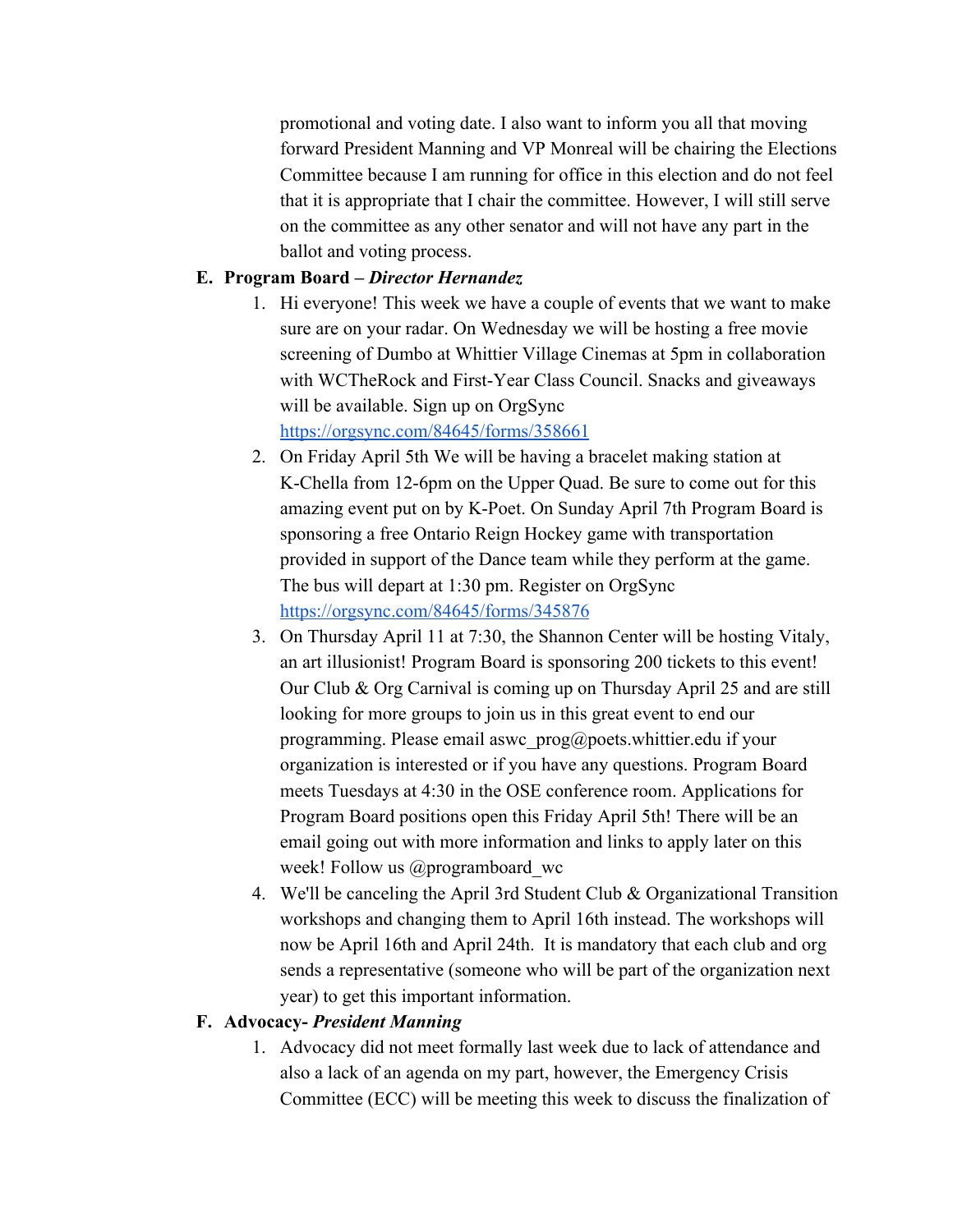the Food Pantry. Additionally, I have reached out to Jose Padilla from Campus Safety about the uptick in student cars being towed and fined. I am currently waiting for a response back and will be reaching out again this week. Additionally, I have reached out to James Dunkelman about the issues within the Business Office. He has responded and I need to get back to him.

## **G. Culinary-** *Sen. Eccles*

## 1. Nothing to report.

Sec. Moya: Senator Eccles, I also wanted to bring up something I think may fall under your committee. We have the voucher program for students that cannot afford a meal. Many of these students are commuters. Without the tags offered by bon appetit, they cannot get a to go box to get their food, and these students may not always have the time to physically eat in the CI, let alone afford to pay \$10 for a tag when they barely have enough money for food. I think some type of system where these students can use to go boxes would be beneficial. I will bring this up at the ECC meeting this week, but wanted to inform you of this that way it is on your radar

## **H. Environmental-***Rep. Gelinas*

1. We are currently in the process of planning events for Earth Day. We meet Fridays at 12:00 PM in the Senate Office.

## **XI. First Readings**

**A.** N/A

## **XII. Daily Calendar Considerations**

## **A. VIP Club: \$2,900.00**

## **Sen. Segura: I move to fund this event in its entirety**

## **Sen. Lindiwe: I second this motion**

## **EVENT UNANIMOUSLY FUNDED IN FULL.**

## **MR. Wang Luyan Art Exhibit Gala Opening: \$3,291.76**

**Treas. Delgado:** I recommend using the reserve account to fund this, due to the nature of the event. The reserve account is meant for special projects and events and this is an event that does not happen often. The last thing something like this happened was over 30 years ago. **VP Monreal:** But this request is for the dinner and not the statues themselves.

**Sen. Segura:** question for delgado, what is the difference between using the account? **Treas. Delgado:** There is no difference. I just recommend using the reserve account given that the account sits on a \$50k+ in comparison to the general body and the nature of the event.

**Pres. Manning:** at the student feedback forum, a student mentioned her concern with our use of the reserve account when the general body account is not 0. I feel that we have not abused the reserve account, but being that we do not have many weeks left, I do not see the issue with using the general body account.

**Sec. Correia:** Where did the funding for the statues come from?

## **Dir. Hernandez**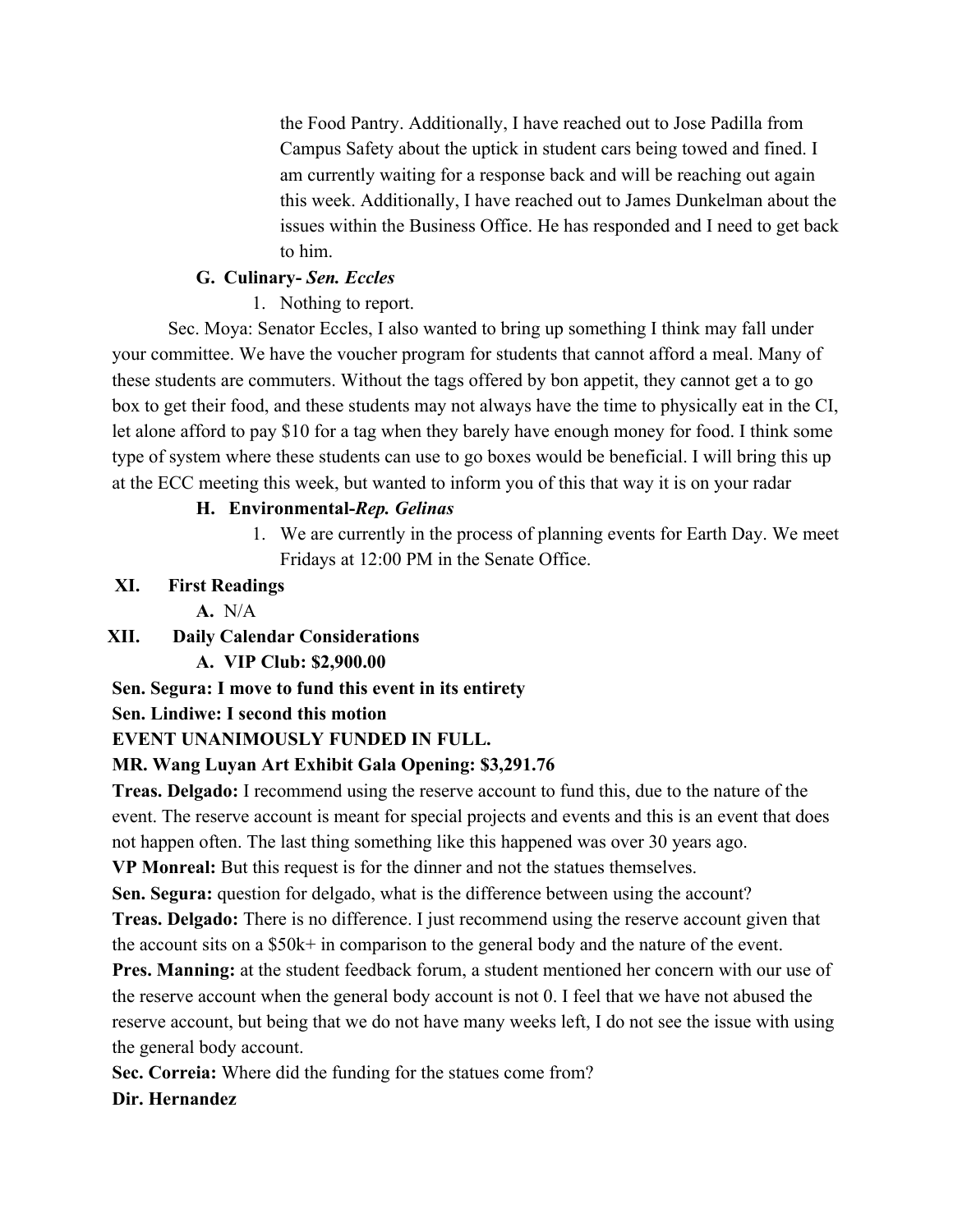**Sen. Tam:** What happens when general body is 0?

**Treas. Delgado:**

### **Sen. Eccles: Is this a permanent installation**

**Dir. Hernandez:** Yes, it is a permanent installation. Holes were dug and cemented.

**Sen. Lindiwe:** The grass in that area is dry, was that intentional?

**Dir. Hernandez:** So at the moment, they have intentionally turned off the sprinklers around the area so they would not harm the statues before they were in place. They are currently still working on the landscaping plans in order to best fit the artist's vision

**Sen. Vieteri:** What about the tree there? Will that be affected?

## **Dir. Hernandez:** No.

**Sen. Lindiwe:** I move to fund this request in full

**Sec. Segura:** I second

## **FUNDING REQUEST IS PASSED 13 IN FAVOR 1 OPPOSED TO BE FUNDED FROM GENERAL BODY.**

## **XIII. Misc. Business**

Manning: I wanted to reach out to you all about having James come in and present on tuition fluctuations.

Eccles: Maria, a current Orientation Coordinator informed me that members of ASWC Senate would not be able to apply to be an OL because there is a mandatory Senate retreat that conflicts with the OL training, which is also a great opportunity for Senators to expose senate to new students. I know orientation is now being handled by the Dean of Students Office. VP Monreal: ASWC Senate does not have set dates for the Senate retreat, it varies. Sec Moya: Just reiterating what VP Monreal has said, the retreat does not have set dates that are binding every year. It is up to the Executive Board planning the retreat when that will be. The Dean of Students office has always overseen Orientation, but the professional staff within the office overseeing Orientation has changed. It was Frances Romo, then Josh Hartman, then Deanna, and is now back under the supervision of Frances Romo. I will speak to Frances Romo for clarification as to if Senators being unable to be OL's is true.

VP Monreal: We will be looking at Bill that Sen. Yatroussis has introduced. It is entitled "Legislative and Transparency Amendment Bill." A copy of this Bill in its entirety can be found on OrgSync.

Yatroussis: "Some of the primary concerns brought up at the Constituent Feedback Forum held earlier this semester involved how quickly bills and amendments are passed, and dissatisfaction with Orgsync as a platform for information distribution. This bill seeks to address these concerns by adding another week to the bill reading process and requiring that the full text of any proposed bill be distributed to all students well before it is voted on."